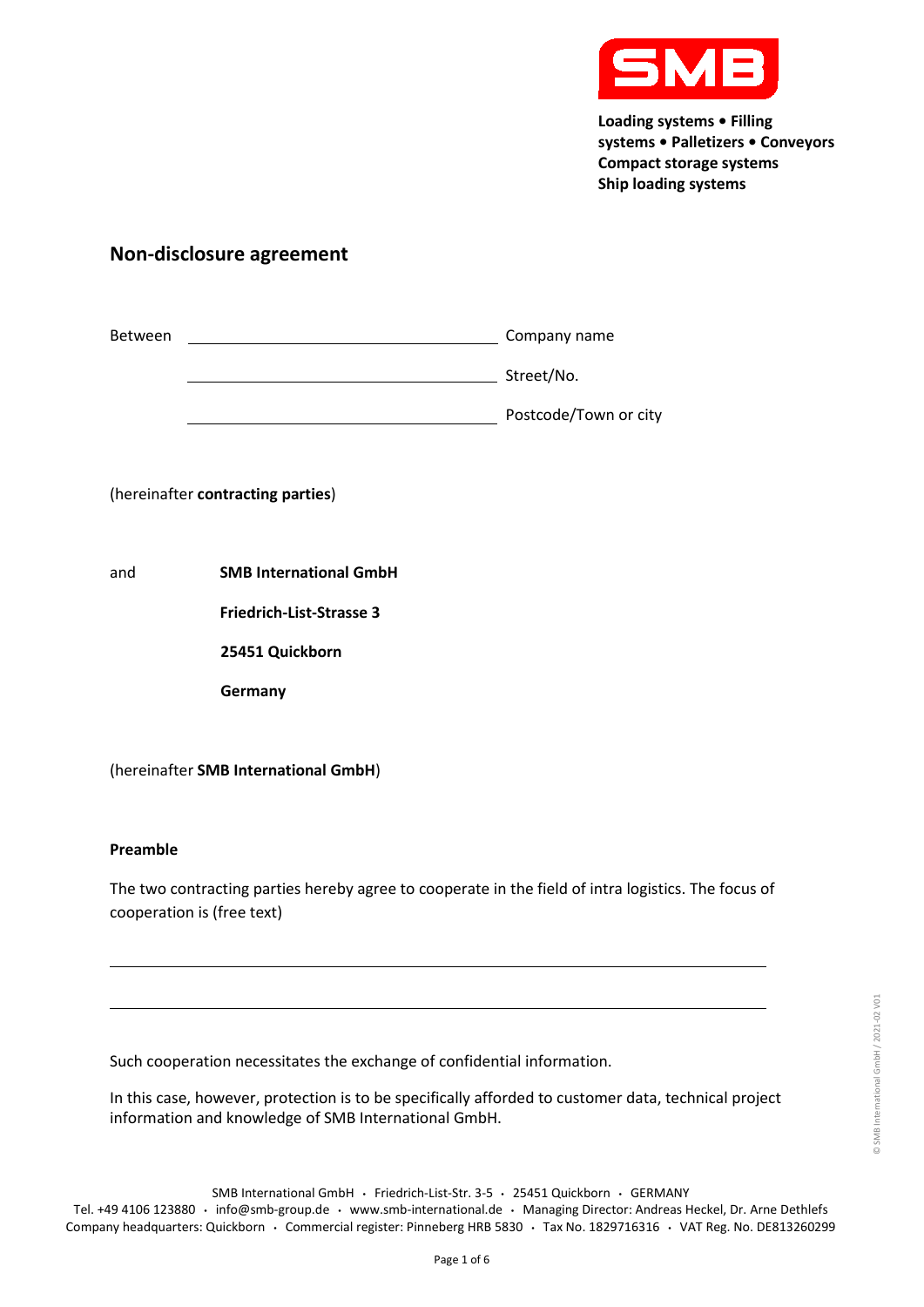

© SMB International GmbH / 2021-02 V01

© SMB International GmbH / 2021-02 V01

## **Against this background, the contracting parties hereby agree the following non-disclosure agreement (hereinafter 'agreement'):**

## **Section 1 Confidential information and trade secrets**

The contracting parties agree to maintain secrecy in respect of information received from the other contracting party or otherwise becoming known within the scope of cooperation (hereinafter **'confidential information'**) and will not disclose such information to third parties or use such for their own purposes without prior written agreement. Confidential information within the meaning of this agreement includes all information (written, electronic, verbal, generally digitised, drawings, datasheets or in other form) disclosed or becoming known listed in the following description of confidential information.

## **Confidential information specifically includes:**

- 1. Test results, designs, drawings, development documents, business relations, postal deliveries, customer information, documents, components, products, know-how, digitalised information (data) as well as all other information communicated in connection with the project(s) and technical solution.
- 2. All documentation and information forming the subject of technical and organisational nondisclosure measures that is marked confidential or is to be deemed confidential given the nature of the information in question or the circumstances of transmission.
- 3. The existence of this agreement and its content.

**Confidential information also includes all information known or becoming known to the contracting parties during or following the contract negotiations, conclusion of contracts and/or joint cooperation:**

- 1. Pertaining to business relations, customers or third-party business partners.
- 2. Pertaining to prices, schedules and scope of delivery.
- 3. Pertaining to production or product-related circumstances and decisions, particularly where third-party knowledge of such circumstances and decisions could impact negatively on current or future business or investment relations.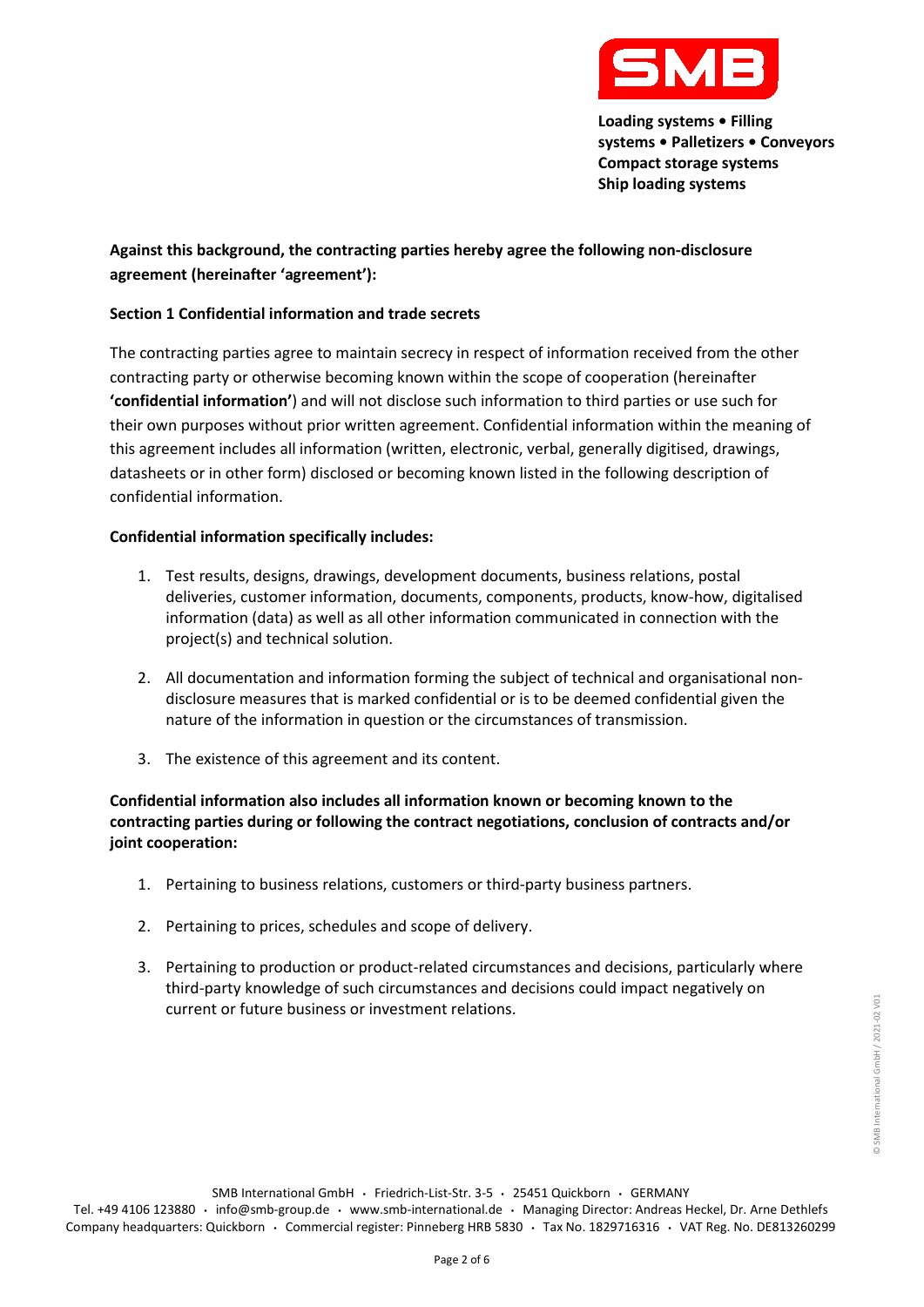

## **The non-disclosure obligation does not apply to information that:**

- a) Was already in the public domain at the time of signature of this agreement.
- b) Has been officially published following disclosure to the contracting party or rendered generally accessible to third parties.
- c) Was demonstrably already known to the contracting party at the time of disclosure.
- d) Is communicated in compliance with a mandatory legal obligation, whereby in any such case the other contracting party is to be notified accordingly prior to disclosure.

To the extent that a contracting party relies on one of the above exceptions to the non-disclosure obligation it shall furnish evidence of the respective conditions accordingly.

## **Section 2 Non-disclosure obligation**

In respect of all confidential information directly or indirectly obtained within the scope of the contract negotiations and cooperation or in connection with the subject of the non-disclosure agreement, the parties agree to:

- a) Maintain strict confidence.
- b) Ensure such information is not made accessible to third parties and to prevent any unauthorised third-party access.
- c) Use such information solely for the purpose of the contract negotiations and performance, and within the meaning of the subject of the non-disclosure agreement.
- d) Disclose such information solely to bodies, employees, associated companies, technical consultants and legal advisors who are subject to a non-disclosure obligation comparable to this agreement or who are obliged to maintain professional secrecy by virtue of their professional position.

## **Section 3 Ban on exploitation**

The contracting parties agree to refrain from personally exploiting or using any confidential information and will not initiate any own activities for use without the consent of the other contracting party, or encourage, support or participate in any such activities of third parties. This ban on exploitation shall persist for a period of eight months from the time the original confidential information is no longer deemed confidential information within the meaning of this agreement; for example, because it has been legitimately disclosed.

SMB International GmbH reserves the sole and unlimited right to register proprietary rights.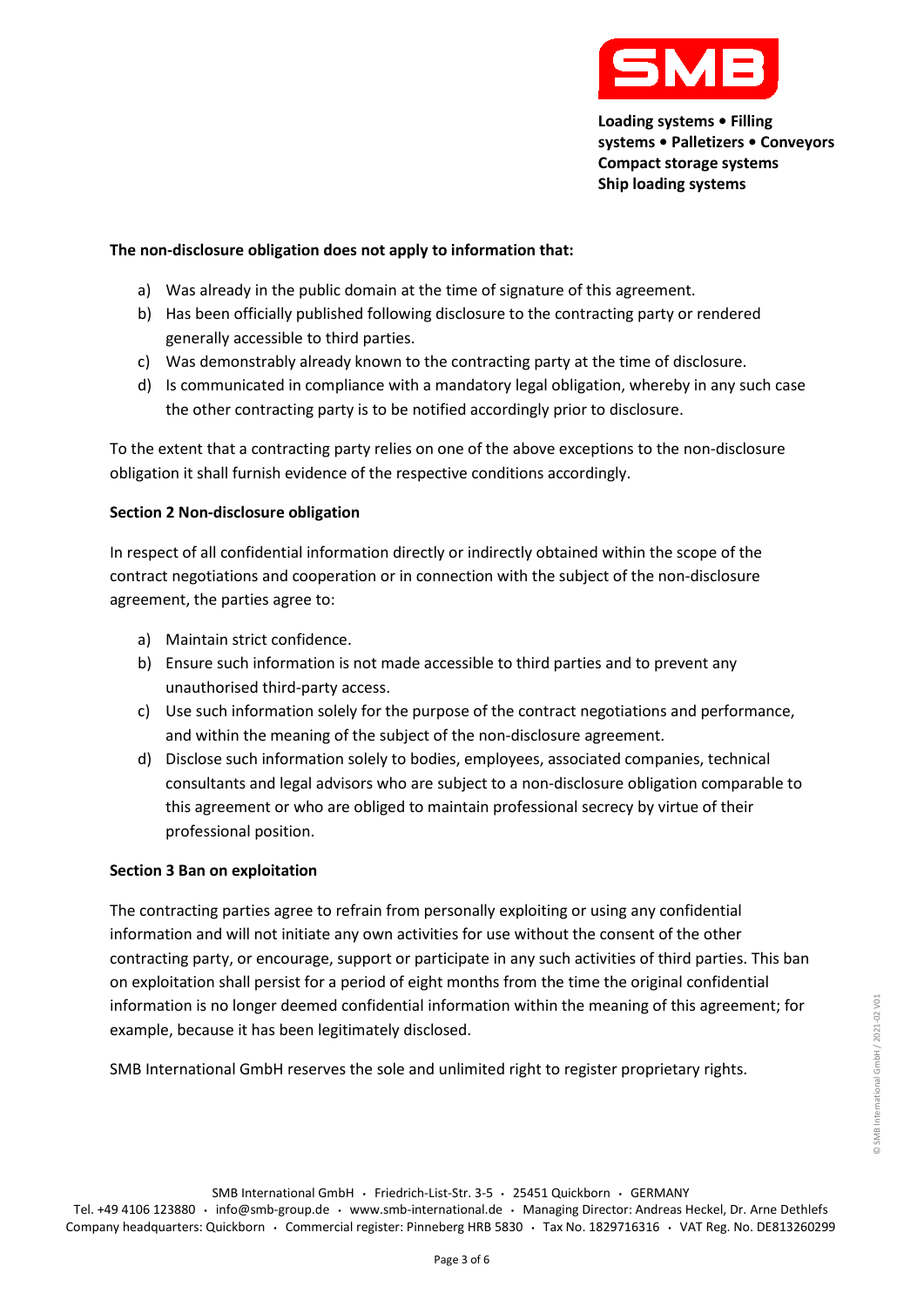

#### **Section 4 Measures to maintain confidentiality**

The contracting parties will protect and secure the confidential information with the requisite care and attention. Information is to be held in safe custody and secured so as to ensure the prevention of misuse and unauthorised access.

The contracting parties will notify the other respective party in writing without delay in the event of any knowledge or suspicion of a pending or previous infringement of the other party's confidentiality interests.

Should a contracting party be required to disclose the confidential information pursuant to a legal or official order, it shall promptly inform the other contracting party accordingly upon notification of this obligation.

The contracting parties may not copy or otherwise duplicate confidential information, save for where required for the purpose of their cooperation. Copies and other duplicates no longer required are to be promptly destroyed or erased in accordance with pertinent data protection law.

Following implementation of the order and/or project or premature termination of such, or at the request of one of the contracting parties and its associated companies, the other contracting party is to either return all documentation, files and data carriers containing confidential knowledge and information or destroy or erase such in compliance with data protection provisions, as the party so desires. Return/destruction/erasure is to be effected at the cost of the contracting party required to carry out such, with written confirmation of the return/destruction/erasure to be provided to the other contracting party accordingly. The erasure log is to be provided to the other contracting party upon request.

## **Section 5 Disclaimer; no granting of rights**

The contracting parties accept no responsibility or liability for the contextual accuracy, reliability or completeness of disclosed confidential information or to the effect that information is not subject to third-party industrial or intellectual property rights or copyrights.

The contracting parties acknowledge that each respective party is the owner and holder of all rights to its confidential information and shall not lose these rights through disclosure of the information in question. The contracting parties will not file an application for or register any proprietary rights pertaining to the other party's confidential information or assist third parties with such. No rights of use in respect of the disclosed confidential information are granted by the contracting parties.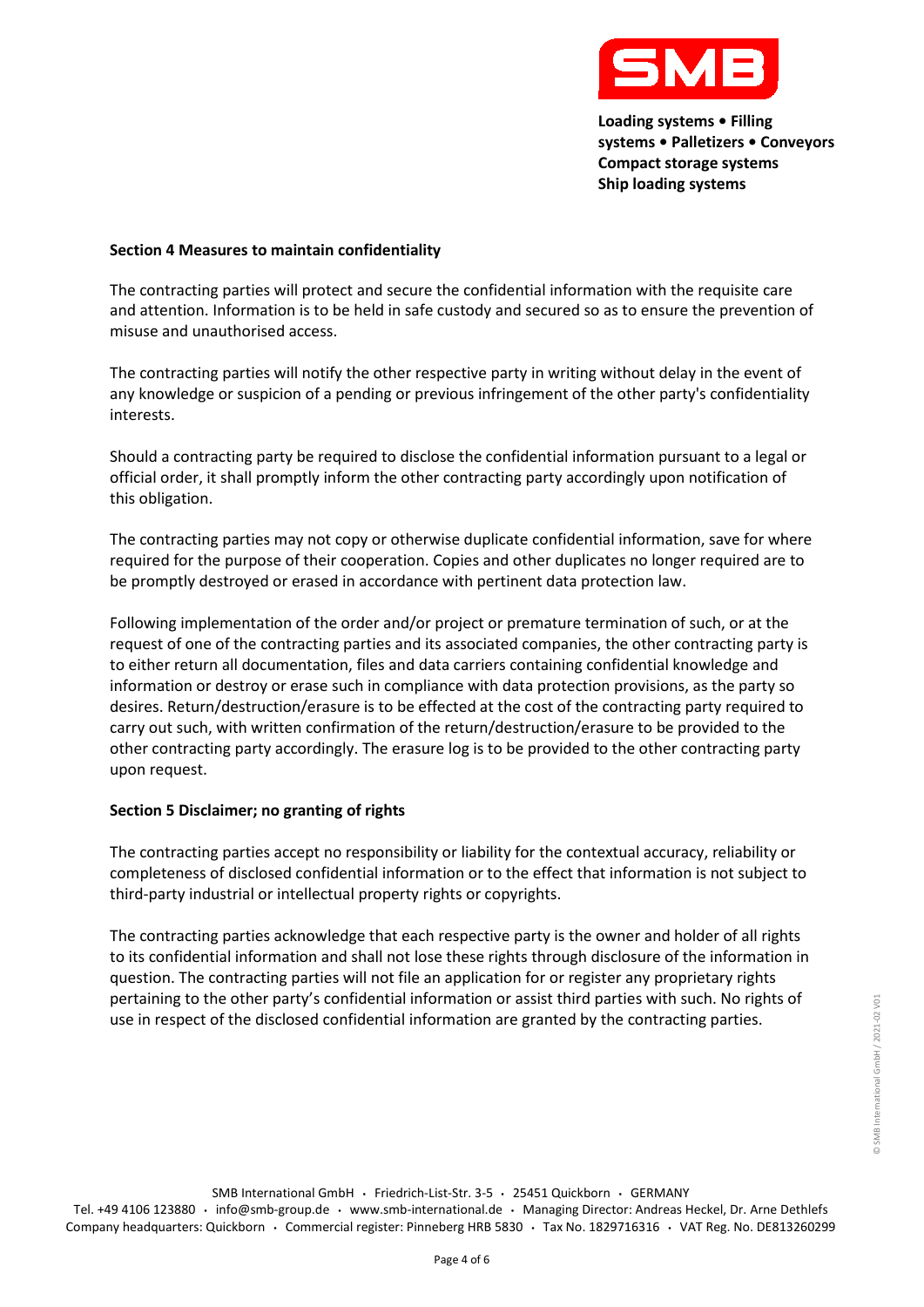

© SMB International GmbH / 2021-02 V01

© SMB International GmbH / 2021-02 V01

## **Section 6 Criminal liability; indemnity against liability; compensation; contract penalty**

The contracting parties are aware that infringement of trade secrets may be punishable by imprisonment.

Each contracting party is fully liable for all damage suffered by the other contracting party or third parties as a result of its culpable infringement of the provisions of this agreement.

Should a third-party claim be asserted against one contracting party for infringement of the provisions of this agreement by the other contracting party, the latter will fully indemnify the other respective party against liability within the internal relationship and reimburse it for all costs incurred in the defence of such claims.

Irrespective of any claim for compensation, the contracting parties agree to pay a contract penalty of EURO 15,000 for each case of culpable infringement of this agreement.

Payment of the contract penalty shall not release a contracting party from further compliance with the provisions of this agreement and shall not grant any rights to trade secrets.

## **Section 7 Concluding provisions**

This non-disclosure agreement shall remain in effect for two years, including following termination of the cooperation and irrespective of commensurate results.

Ancillary agreements have not been concluded. Amendments, supplements or cancellation of this agreement require written form, with any waiver of this written requirement similarly required in written form. Verbal ancillary agreements have not been concluded.

Should individual provisions of this agreement be or become inoperative or gaps that require regulation arise, the remaining provisions of the agreement will remain effective without prejudice. In any such case, in place of the inoperative provisions or gaps in question the contracting parties will agree an effective alternative most closely meeting the originally documented economic intentions of the contracting parties.